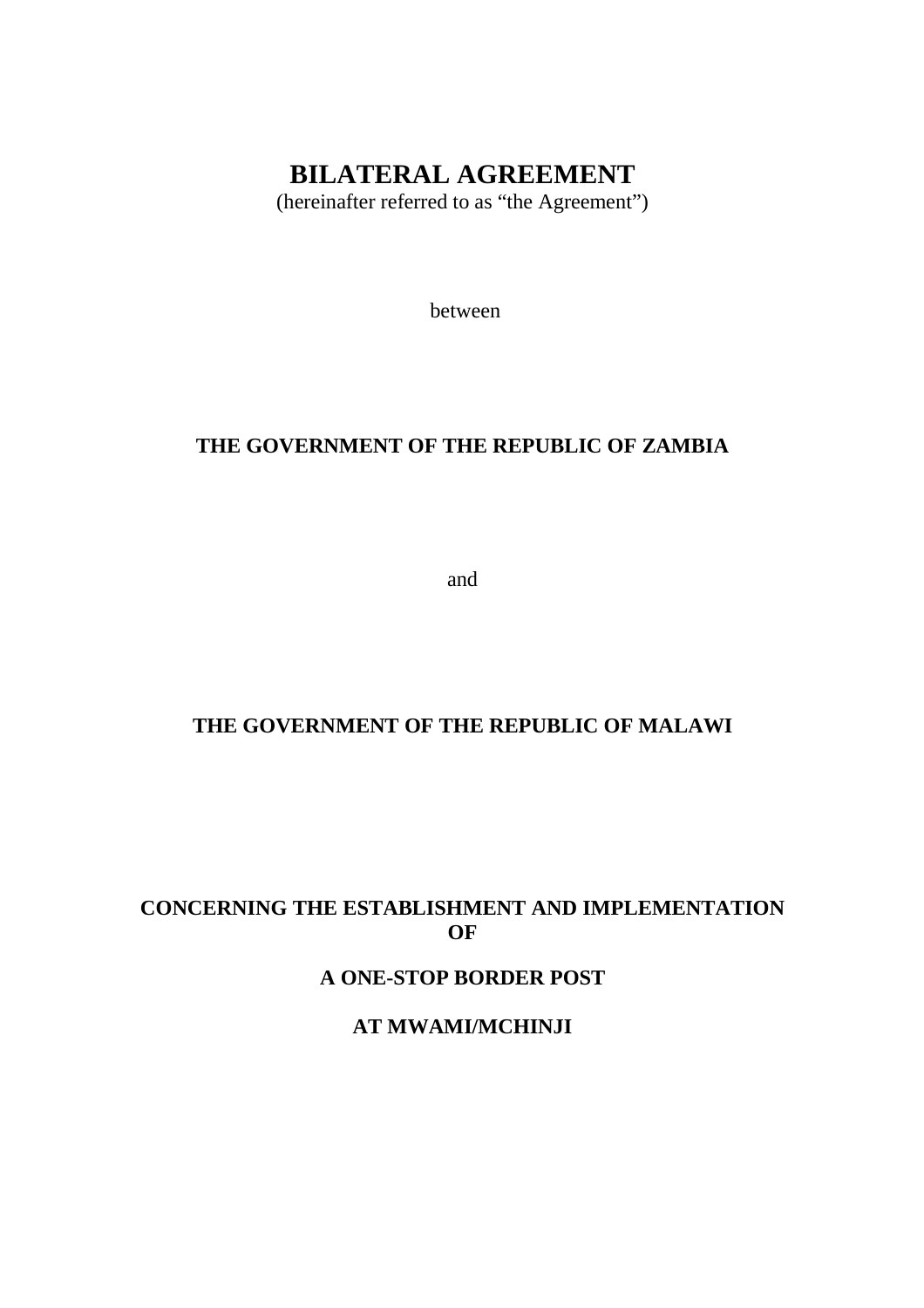#### **PREAMBLE**

**WHEREAS** the Government of the Republic of Zambia and the Government of the Republic of Malawi (singularly herein referred to as "the Party" and jointly as "the Parties");

**ENJOINED** as Member States of the Common Market for Eastern and Southern Africa hereinafter referred to as "COMESA", and as Member States of the Southern African Development Community hereinafter referred to as "SADC";

**HAVING REGARD** to the relevant objectives set forth in—

- a) the COMESA Treaty;
- b) the SADC Treaty;
- c) the SADC Protocol on Trade; and
- d) the SADC Protocol on Transport, Communications and Meteorology;

**IN PURSUANCE** of the principles of enhanced trade facilitation within the COMESA and the SADC regions through the establishment of One-Stop Border Posts between States;

**GIVING EFFECT** to the decision of the……………… Council of Ministers meeting held in ………….at which Mwami One-Stop Border Post (OSBP) project was identified as one of the priority projects in the region;

**CONVINCED** of the need to—

- a) enable expeditious and more effective border controls;
- b) reduce the number of stops in cross border trade and other transactions by combining border controls activities of the Parties at a single location in each direction;
- c) extend the application of national laws relating to border controls of each Party in the other State thereby enabling border controls Officers of each Party to perform statutory functions outside their national territory;
- d) allow for the hosting of border controls Officers in each other's territory with authority to execute border controls functions using their own national laws;
- e) share each other's existing border controls infrastructure and facilities thereby enabling border controls Officers of each Party to perform statutory border controls functions outside their national territory;
- f) simplify border controls documents and procedures to allow for expeditious processing of border controls;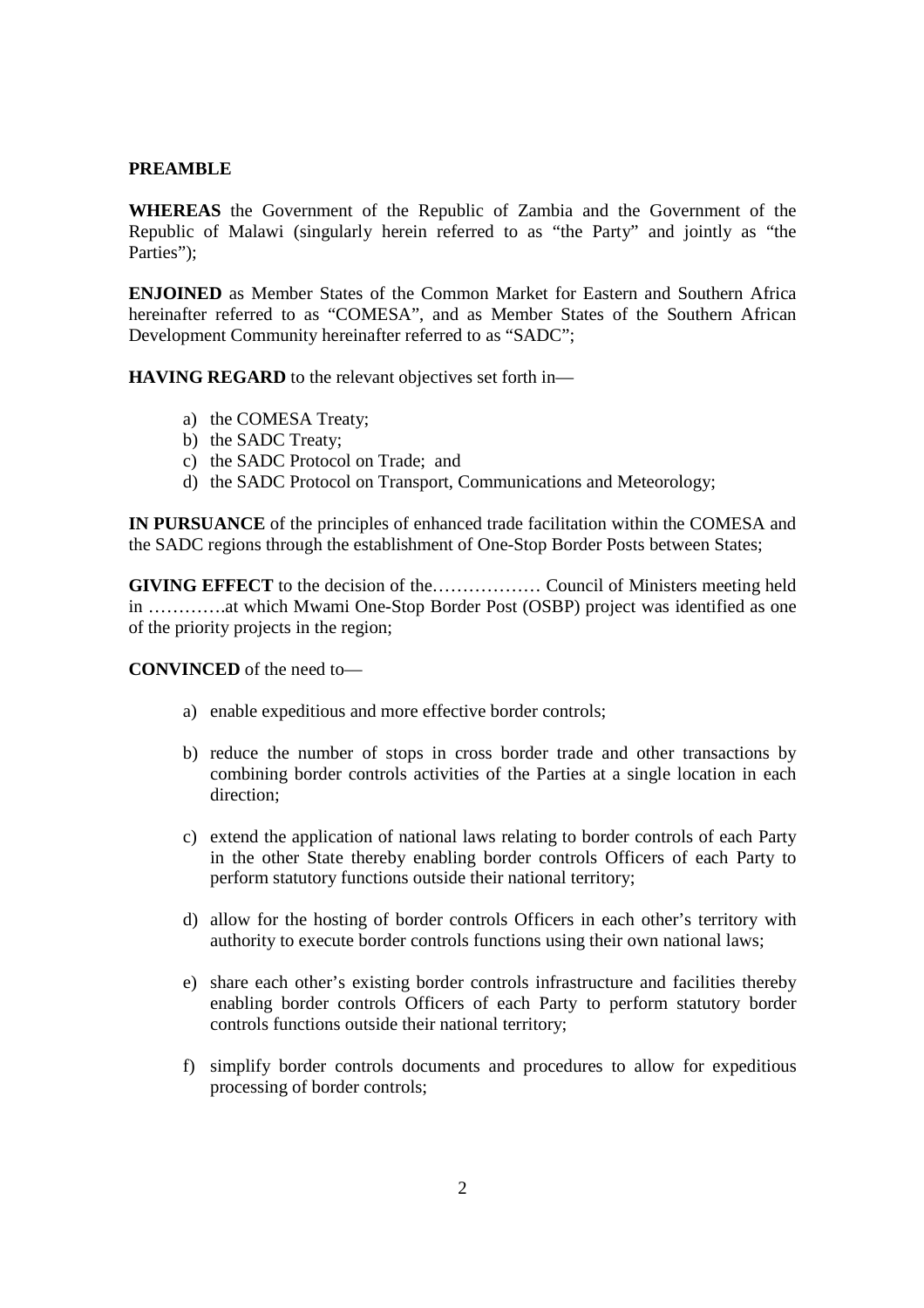- g) maximize the use of Information and Communication Technology in order to enhance the easier and speedier sharing of border controls data between the Parties border controls Officers;
- h) harmonize border controls regulations and procedures of the Parties for standardized application and easier predictability;
- i) carry out joint technical training of border controls Officers of the Parties so as to achieve common levels of conceptual understanding of the OSBP operations;
- j) involve the private sectors of each Party through public awareness programmes, training of border controls facilitation agents and provision of requisite access to all private sector border controls facilitation agents;
- k) achieve maximum possible integration of border controls documentation, procedures and systems for the mutual success of the objectives underpinning this Agreement;

**COGNISANT** of the current related initiatives and the need to address other Non Tariff Barriers (NTBs) within and between the Parties in conjunction with the establishment of the One Stop Border Posy(OSBP) in order not to negate the potential benefits of the OSBP:

**DETERMINED** to implement an OSBP at Mwami in the shortest possible timeframe;

**TAKING INTO ACCOUNT** the need to synchronize the completion of the construction of the physical border controls infrastructure and facilities in the territories of both Parties with the operationalisation of the requisite and enabling legal procedures and training frameworks; and

**MINDFUL** of the principles of international law governing relations between States and the parties, other individual obligations and commitments under other international, regional, multilateral and bilateral agreements; and

**RESOLUTE** to act in concert for the establishment of an OSBP at Mwami/Mchinji

**NOW THEREFORE**, the Parties have agreed as follows:

# **ARTICLE 1 Definitions**

1. In this Agreement—

"adjoining State" means—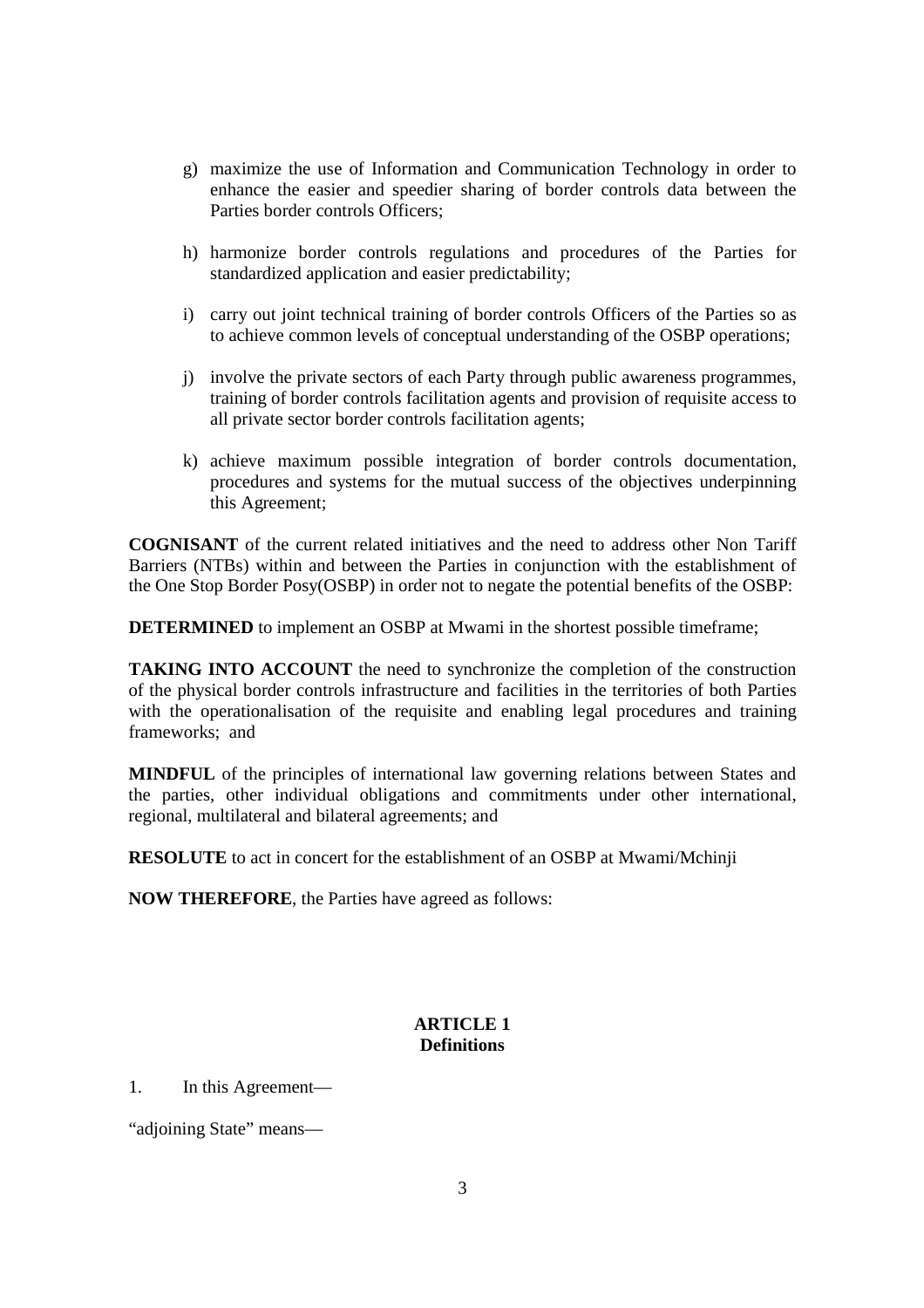- (a) for the Republic of Zambia: the Republic of Malawi;
- (b) for the Republic of Malawi: the Republic of Zambia;
- "border controls" means any border related control measures, checks and authorizations, without limitation, provided for in the national laws and regulations of the Parties;

"commission" means the Joint Commission established under article 10;

- "competent authorities" means any ministry or government department of the Parties assigned responsibilities for border controls by the national laws and regulations of the Parties;
- "control zone" means the part of the territory of the host State within which Officers of the Parties are empowered to effect border controls and includes the exclusive use area;
- "exclusive use area" means that area of the control zone dedicated for the exclusive use of one of the Parties;
- "facilitation agents" means any person providing assistance to the completion of border controls by passengers or freight as provided for in the national laws and regulations of the Parties;
- 'host State" means the State in whose territory the border controls of the adjoining State are effected;
- "law enforcement agency" means any agency or person empowered by the national and border controls legislation of each Party to enforce the provisions thereof ;
- "Officer" means a person responsible for conducting border controls in terms of the national laws and regulations of the Parties, and includes a police officer.
- "one stop border post" means a border post established under an agreement for such purpose at which all traffic utilizing the border post stops only once in each direction of travel and both exit and entry procedures are undertaken from the same control zone;

# **ARTICLE 2 Establishment of an OSBP**

- 2.1 The Parties agree to establish and implement an OSBP at their common border at Mwami/Mchinji on such terms and conditions herein outlined.
- 2.2 The main objective of the Agreement shall, *inter alia,* be to enhance trade facilitation, through the efficient movement of goods and people within the COMESA and the SADC regions.

#### **ARTICLE 3 Control Zones**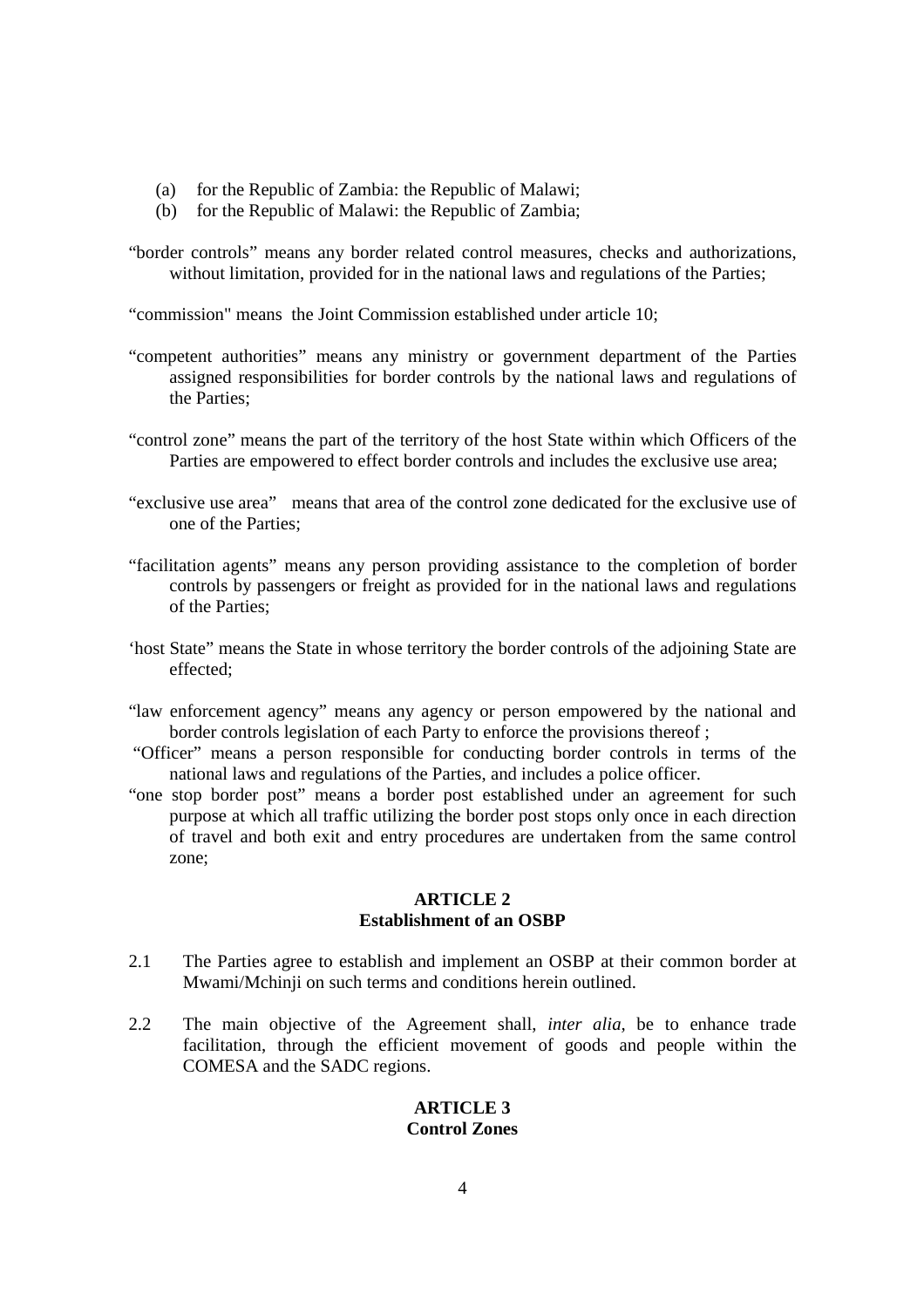- 3.1 In order to simplify and expedite border controls, the Parties agree to implement onestop border processing arrangements by establishing and designating control zones at their respective border posts located at Mwami/Mchinji. The control zones shall be so arranged that, for each direction of travel, border controls shall be carried out in the State of arrival (entry).
- 3.2 For the avoidance of doubt and subject to Article 11, no border controls shall be carried out in the State of exit.(**except by express agreement of the Parties where such is necessitated by geographical or other considerations)**
- 3.3 The control zones shall comprise the specifically demarcated and secured physical areas described in a Schedule which shall form an integral part of this Agreement and shall be annexed hereto. The contents of the Schedule shall be mutually agreed upon and shall be confirmed through an exchange of diplomatic notes.
- 3.4 The competent authorities of the Parties shall ensure that their exclusive use areas are clearly identified through the display of official signs.
- 3.5 The competent authorities of the Parties shall, by mutual agreement, provisionally bring into effect alterations to the delimitation of the control zones which shall prove necessary. Any arrangement so reached shall come into effect immediately.
- 3.6 The Parties may amend the delimitation of the control zones contemplated in Article 3.1. Such amendments shall be confirmed through an exchange of diplomatic notes and shall come into effect on a date to be mutually agreed upon by the Parties. Any such amendments shall form an integral part of this Agreement and shall be annexed as a Schedule.
- 3.7 The competent authorities of the Parties shall, by mutual agreement, adopt uniform business hours for their respective offices.
- 3.8 The Officers of the adjoining State shall be empowered to control access and egress and keep order within their exclusive use area within the host State. They shall, if the need arises, request assistance from the authorities of the host State for this purpose.
- 3.9 The Officers or members of a law enforcement agency of the host State shall not have access to the exclusive use area of the adjoining State, except at the request of the Officers of the adjoining State.
- 3.10 The competent authorities of the Parties shall adopt and enforce efficient passenger and vehicle traffic control routes, procedures and traffic rules within and through the control zones.

# **ARTICLE 4 Border Controls**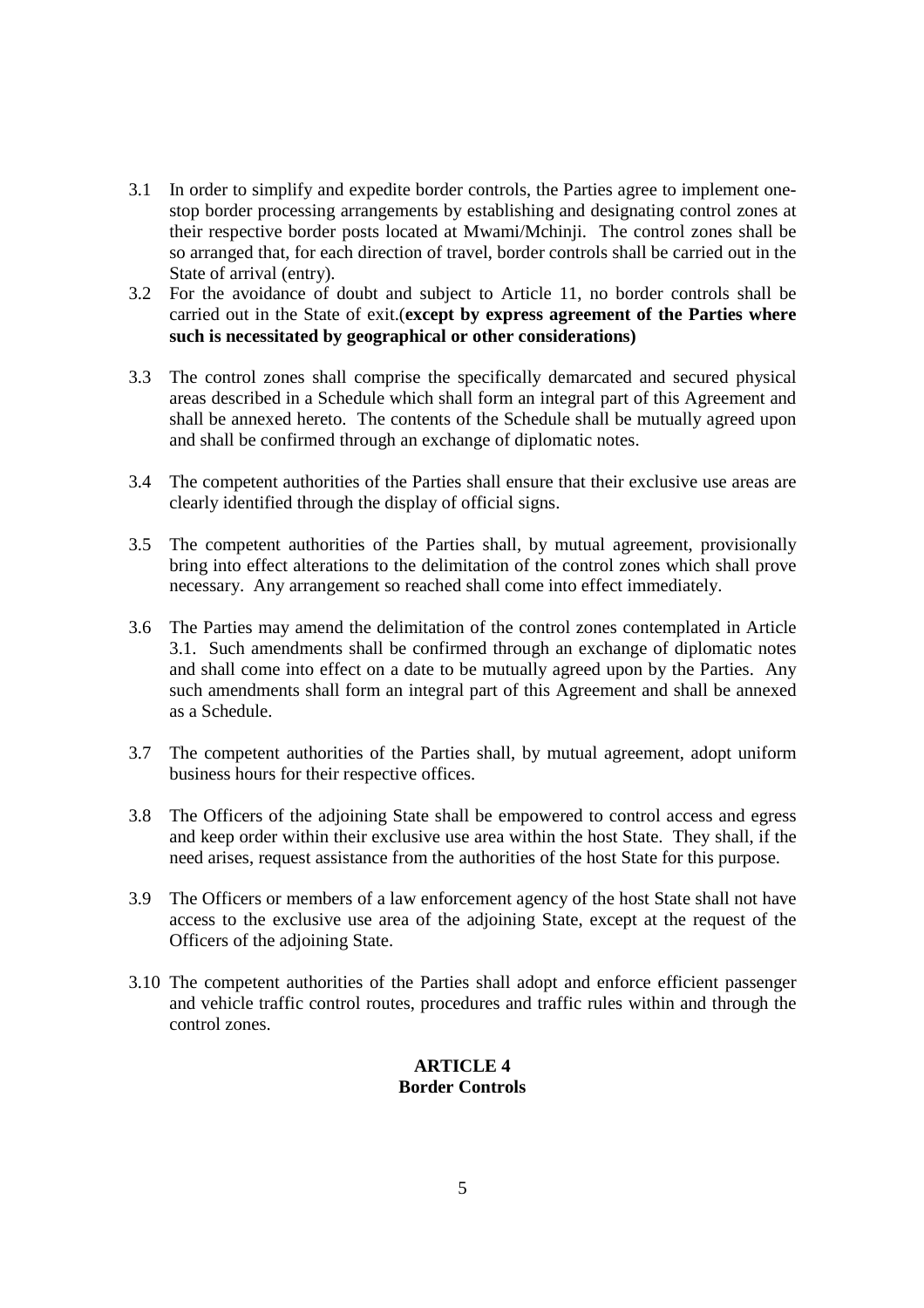- 4.1 The Parties agree that Officers of the adjoining State shall carry out border controls under their own laws within the control zone in the host State.
- 4.2 The exit formalities of the State of departure(exit) shall be carried out before the entry formalities of the State of arrival(entry)Such formalities shall,to the extent possible, be carried out jointly and shall be sequenced as may be agreed to by the Parties depending on practical considerations..
- 4.3 The Officers of the State of arrival (entry) shall not commence carrying out border controls before the Officers of the State of departure(exit) have completed their border controls regardless of the approach adopted in terms of Sub-Article 4.2Such handover of jurisdiction shall be by way of a final official stamp to that effect or electronic release received by the state of entry. For the purposes of this Article, any form of relinquishment of such border controls, shall be considered a form of border controls.
- 4.4. The Officers of the State of departure(exit) shall similarly no longer carry out their border controls when the Officers of the State of arrival(entry) have begun their own border controls except with the consent of the Officers of the State of arrival(entry) authorized to take such decisions, which consent shall not be unreasonably withheld.
- 4.5 Notwithstanding Articles 4.2, 4.3 and 4.4, the Parties agree that their respective Officers shall conduct physical inspections and verifications, undertake searches, take samples of cargoes and inspect means of transport jointly, or where such is not reasonably practical, in immediate succession. Alternatively, either Party may rely on the inspection results of the other Party, which results shall not be unreasonably withheld.
- 4.6 Where in exceptional circumstances, in the course of border controls, the sequence provided for in Article 4.2 is modified, the Officers of the State of arrival(entry) shall not proceed to conduct detentions, arrests or seizures until the border controls of the State of departure(exit) are completed. In such a case, the Officers of the State of arrival (entry) shall escort the person's vehicles, animals merchandise or other goods, for which the border controls of the State of departure (exit) are not yet completed, to the Officers of that State who may proceed to take such measures as they deem necessary.
- 4.7 Where the State of arrival (entry) refuses to admit any persons, vehicles, animals merchandise, or other goods, or if such persons decide not to pass through the border controls of the State of arrival (entry), or send or take back any vehicles, merchandise, animals or other goods under their control, the authorities of the State of departure (exit) shall accept back such persons, vehicles, animals, merchandise, or other goods. However, the authorities of the State of departure(exit) shall take any measures to deal with them in accordance with their national laws and in ways that do not impose obligations on the State of entry.
- 4.8 In carrying out its controls, each Party shall, to the extent practicable, ensure that it utilizes the single window concept which obliges the simultaneous and coordinated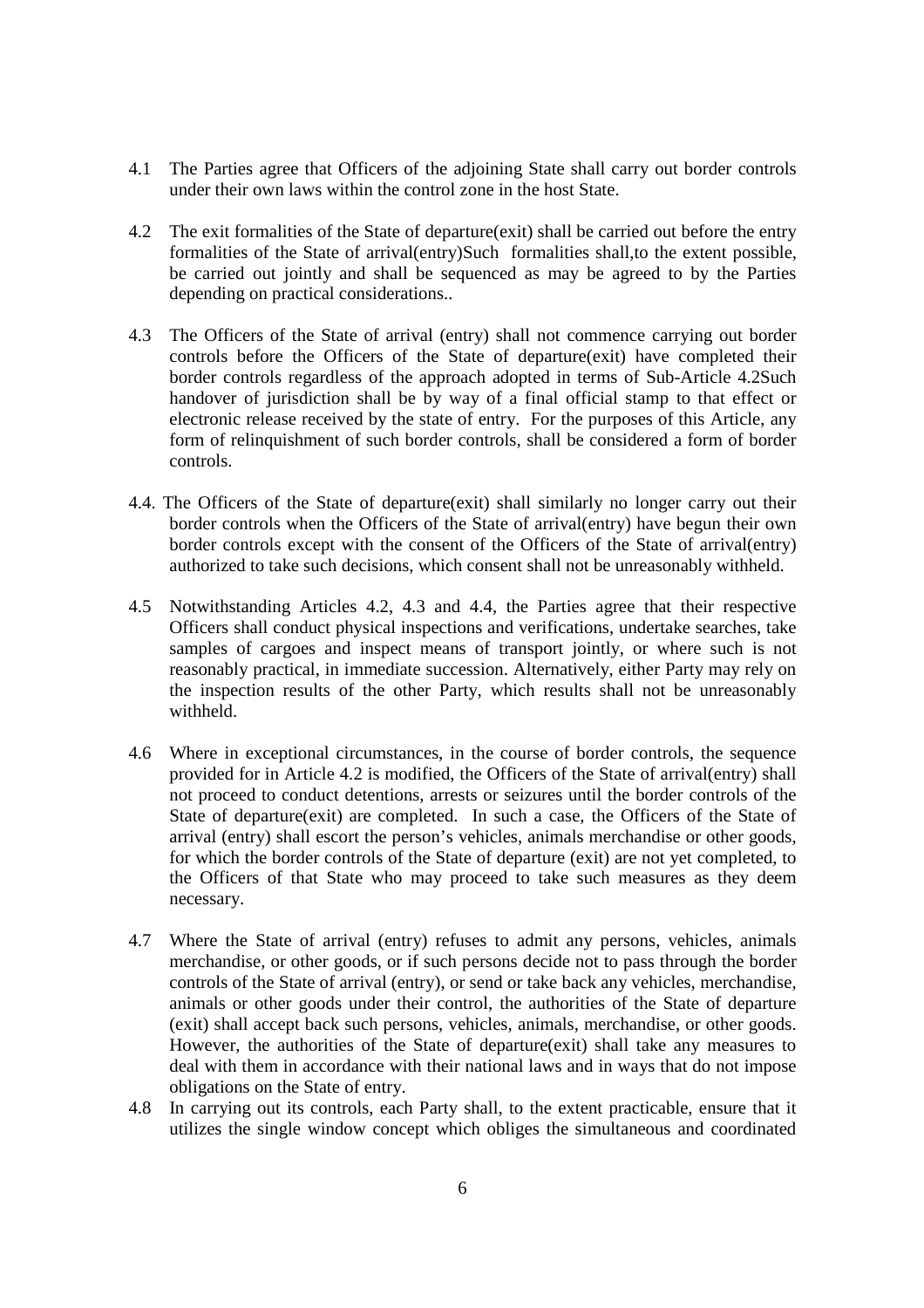documentation processing and effecting of controls by all agencies with a mandate and interest to do so.

- 4.9 The Officers of the adjoining State shall freely transfer sums of money levied on behalf of their Government in the control zone to the adjoining State, as well as merchandise and other goods lawfully seized.
- 4.10 Nothing in this Article shall prevent the Parties from agreeing to higher levels of trade facilitation at their common border through, inter alia the integration of their border control structures within or between themselves including reliance on Officers of one Party carrying out controls for and on behalf of the other Party in terms of that other Party's national laws. The powers to be exercised by such Officers in such circumstances shall be agreed upon between the Parties in supplementary arrangements to this Agreement and shall be annexed hereto.

#### **ARTICLE 5 Application of Border Control Laws**

- 5.1 The laws relating to border controls of the adjoining State shall apply in the control zone in the host State and shall be put into effect by the Officers of the adjoining State in the same way as in their own territory.
- 5.2 Breaches of the laws relating to border controls of the adjoining State which are detected in the control zone of the Host State are subject to the laws of the adjoining State as if the breaches had occurred in the adjoining State's own territory.
- 5.3 Officers of the adjoining State may, in terms of the border control laws of that State, detain, question, search or arrest any person in the control zone of the Host State who is exiting the adjoining State. They may, in the course of conducting their border controls, escort such person to the adjoining State.
- 5.4 Officers of the adjoining State shall not ,in the control zone of the host State arrest or detain a person exiting the host State or escort such person to the territory of the adjoining State. Officers of the adjoining State may, nevertheless, require such person's attendance at the office of the adjoining State in order that a statement shall be taken or otherwise at the office of the Host State. In the former case, an Officer of the host State shall be notified and shall be present while a statement is taken and may participate in the questioning and may remain present as long as the person in question so requests.
- 5.5 Nothing in Sub-Article 5.4 shall prevent an Officer of the adjoining State from passing on information to the adjoining State relating to any person or goods exiting the host State which information can only be acted upon once the adjoining State assumes jurisdiction over such person or goods within its territory.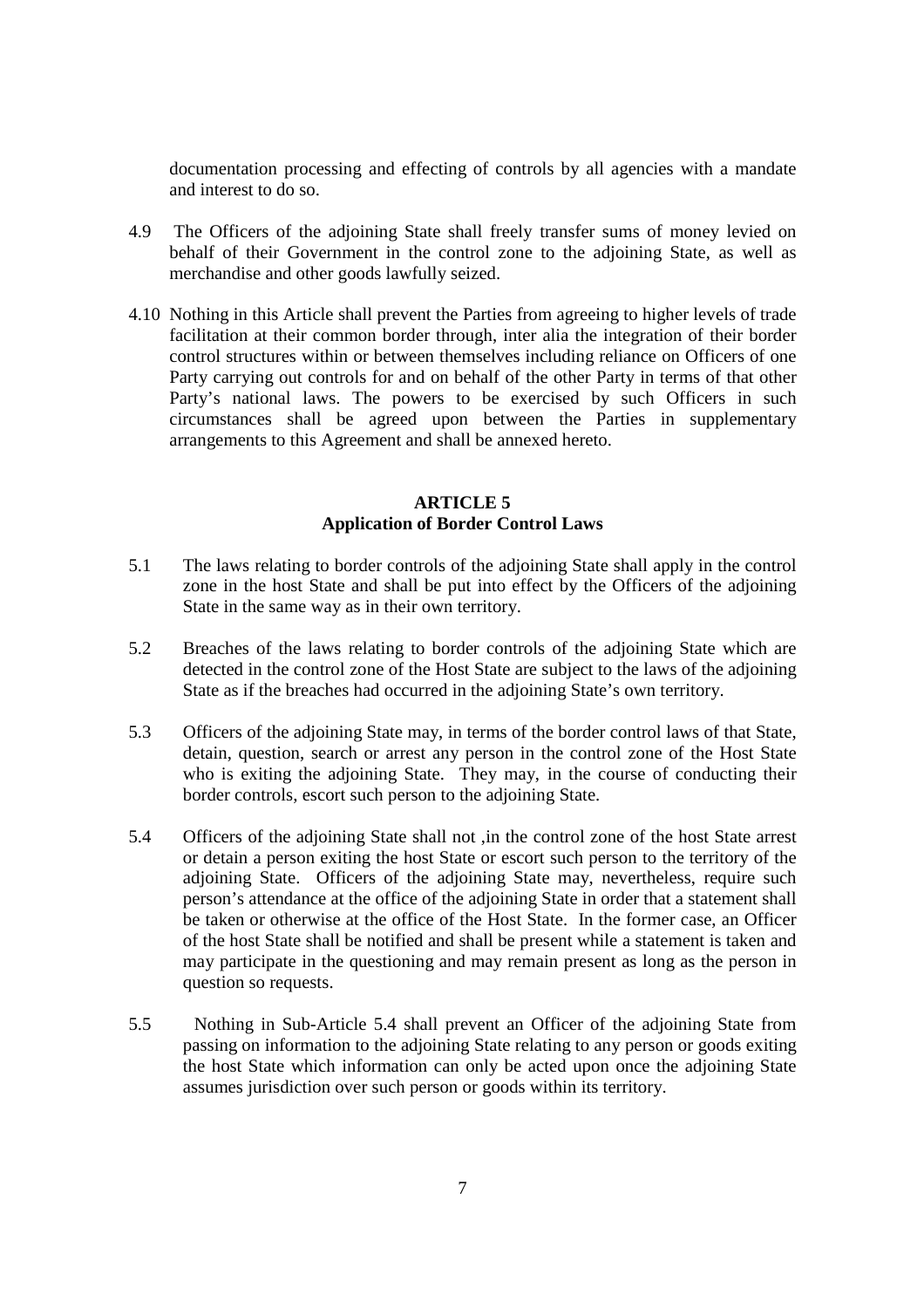- 5.6 The Parties shall agree to operational procedures consistent with the principles contained in this Agreement to facilitate the application of their border controls. Without limitation to the generality of this Sub-Article, such procedures shall, *inter alia, include harmonization of documents, mandatory pre clearance of* specified local importation and transit goods, entrenchment of existing arrangements for locals living around the common border. Such procedures which shall form an integral part of this Agreement, shall be confirmed through an exchange of diplomatic notes and shall be annexed as a Schedule.
- 5.7 The Parties shall further agree to comprehensive mandatory information and Communications Technology (ICT) requirements at their common border to enable seamless, reliable and effective data exchange of high integrity and appropriate format within and between the various agencies of the Parties operating at the common border. Such ICT platform shall include a robust and transparent cargo clearing and tracking systems within the territories of the Parties.

# **ARTICLE 6 Criminal Jurisdiction**

- 6.1 Subject to Article 3.9, the law enforcement agency of the host State shall be responsible for maintaining peace, security, law and order and dealing with non border controls related criminal offences in the control zone. With respect to border controls related criminal offences, the law enforcement agencies of the Parties shall have jurisdiction to assist border controls agencies in effecting their controls in terms of the provisions of their national laws, Nothing in this Article shall prevent law enforcement agencies of the Parties from carrying out independent border control activities in the control zone as mandated by their national laws.
- 6.2 Nothing in this Agreement shall be interpreted as restricting the jurisdiction of the host State to maintain law and order and to prosecute under its laws such offences committed within its territory.
- 6.3 Notwithstanding Article 5.4, a law enforcement Officer of the adjoining State may in the control zone in the host State, arrest a person exiting the host State—
	- (a) provided such arrest is authorized by a warrant issued by a court in the adjoining State; or
	- (b) the name and description or both, together with particulars of an arrestable offence of which there are reasonable grounds for suspecting such person to have committed an offence, have been made available by the competent authorities of the adjoining State to the competent authorities of the host State.

6.4 The law enforcement agencies of the host State shall, upon request, assist those of the adjoining State in effecting their mandated controls in the control zone including without limitation, the provision of secure holding cells and related facilities.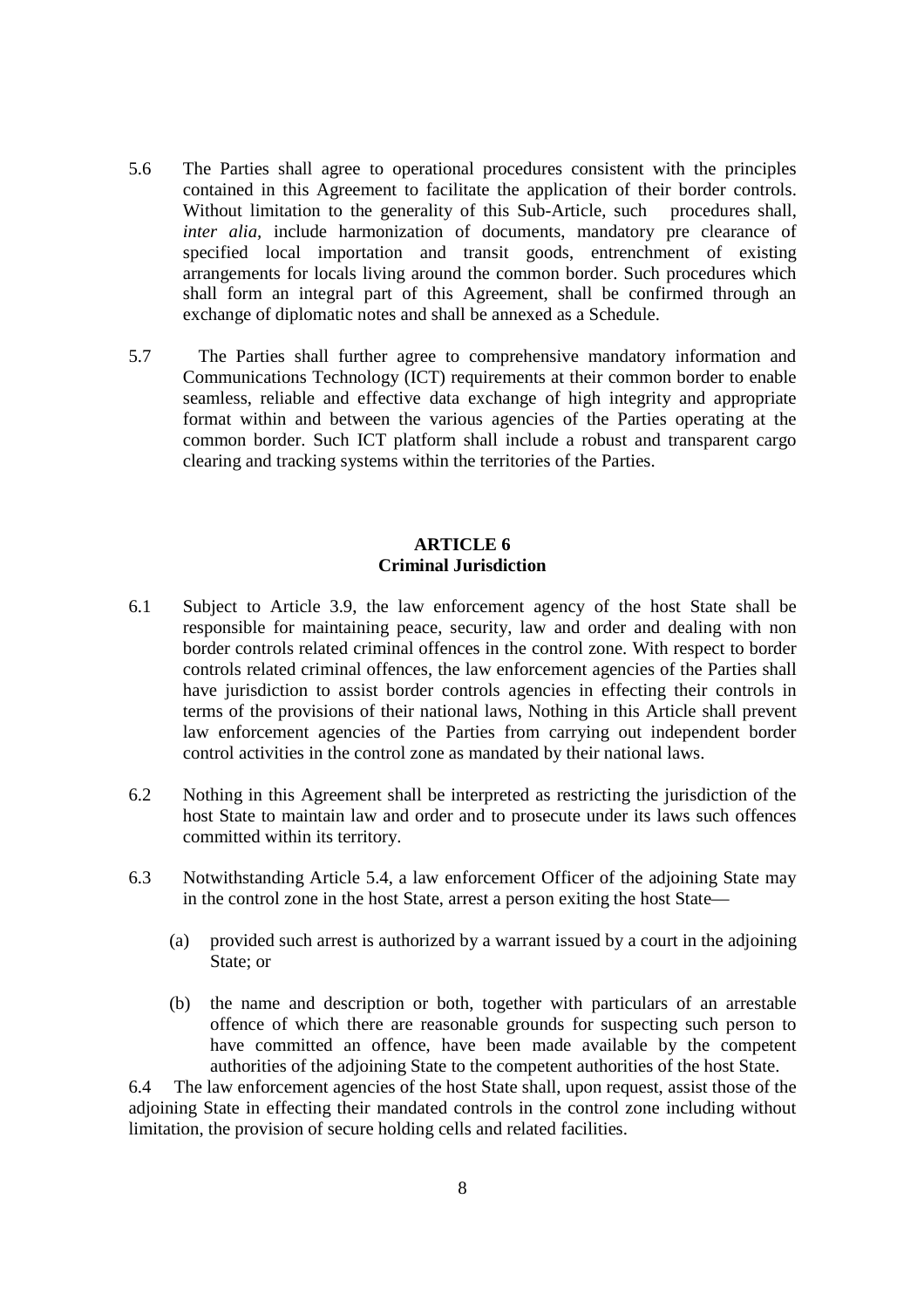6.5 The Parties may, as necessitated by circumstances, agree to parameters for carrying out security related joint border control patrols in each other's territory involving border control Officers and consistent with the principles contained in this Agreement to facilitate the fight against cross-border crime. Such parameters to be agreed on and described in a Schedule which shall be annexed hereto and shall *inter alia*, include a clear and precise definition of the extent of each other's territory to be covered by such joint patrols, jurisdiction and powers of the Officers involved in such joint patrols, provisions relating to the carrying and use of arms by the Officers during such joint patrols, and command and control structures of such joint patrols.

# **ARTICLE 7 Conduct of Officers**

- 7.1 Officers of the adjoining State shall be permitted to move freely in the control zone for official purposes. In carrying out their functions, they shall not be required to produce passports or visas and may pass through border controls of the host State simply by producing appropriate evidence of their identity and status.
- 7.2 The Parties shall agree on the number of Officers that may be tasked to undertake duties in the adjoining State, which number shall take into account the passenger and vehicle volumes at any peak point in time. The number may be varied from time to time at the discretion of the Parties. The competent authorities of the adjoining State shall inform the competent authorities of the host State in writing of the names and designation of the Officers that will be working within the control zone of the host State. In the event of any change, information of such changes shall be communicated promptly to either Party.
- 7.3 Officers of the adjoining State shall wear their national uniform or visible distinctive insignia in the host State. Such Officers shall not be armed except by special arrangements between the Parties. In cases where a show or use of arms is required, the Officers of the adjoining State shall enlist the assistance of the law enforcement agents of the host State, which assistance shall not be unreasonably denied.
- 7.4 Each Party agrees to appoint an Officer serving in the adjoining State to act as the main contact person for communications with the competent authorities of the host State. Nothing in this Article shall prevent Officers representing individual border controls agencies from collaborating and consulting with Officers from their counterpart agency during the course of the day-to-day performance of their functions in the control zone.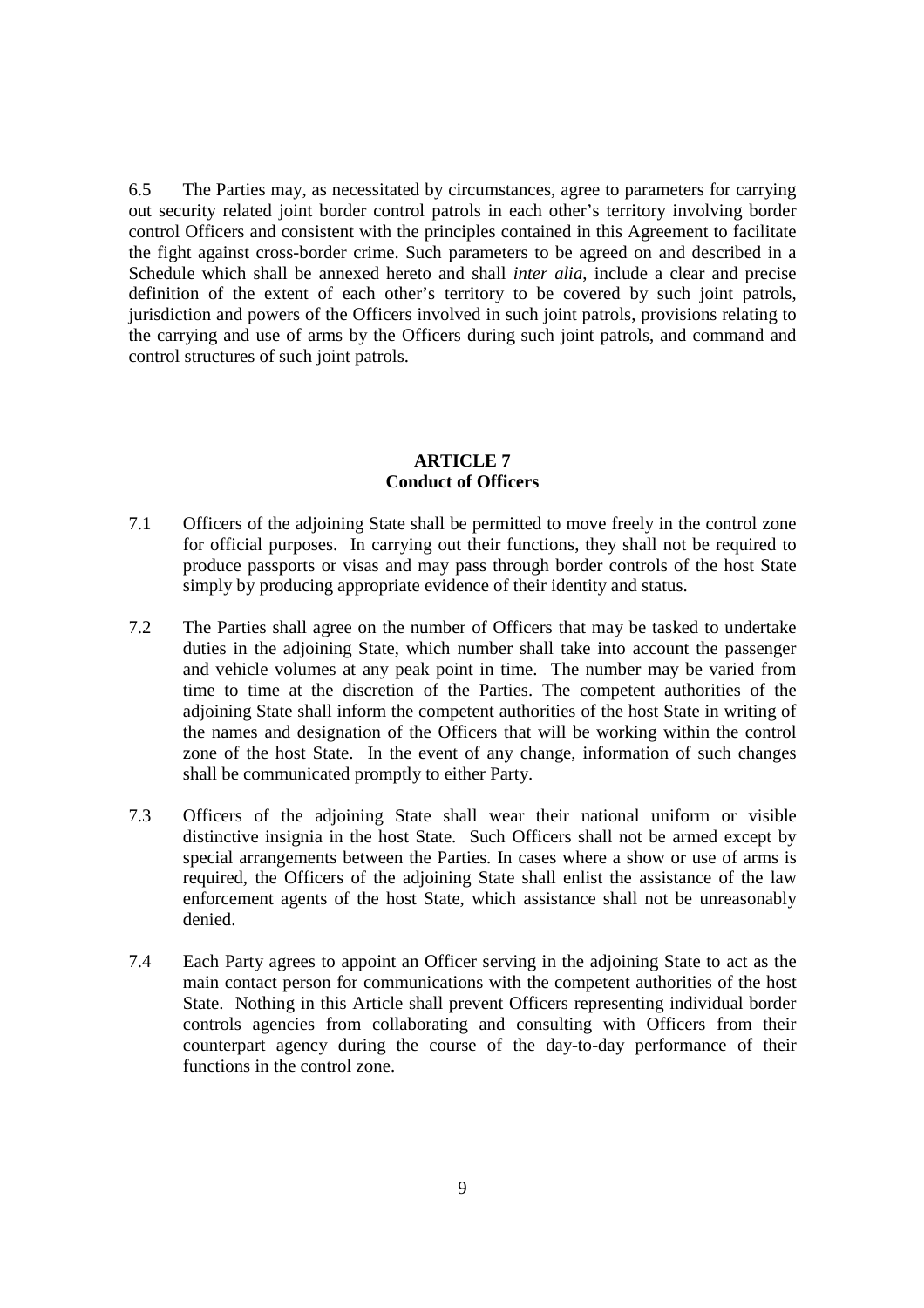- 7.5 The authorities of the host State shall grant the same protection and assistance to Officers of the adjoining State, in the exercise of their functions, as they grant their own Officers.
- 7.6 The laws of the host State relating to the protection of Officers in the exercise of their functions shall apply equally to the punishment of offences committed against Officers of the adjoining State in the exercise of their functions.
- 7.7 Any claim for compensation for loss, injury or damage caused by or to Officers of the adjoining State in the course of their functions in the host State shall be subject to the laws and jurisdiction of the adjoining State as if the circumstance giving rise to the claim had occurred in that State.
- 7.8 Officers of the adjoining State may be prosecuted for any offences committed in the control zone in the course of their functions. In such a case, they shall come under the jurisdiction of the adjoining State, as if the offence had been committed in that State.
- 7.9 The law enforcement authorities of the host State shall take such steps as deemed necessary to investigate, record and communicate to the competent authorities of the adjoining State all the particulars and evidence of any alleged offence committed in the control zone of the host State by an Officer of the adjoining State as contemplated in Article 7.8. The laws of the adjoining state shall apply to such offences.
- 7.10 The Officers of the host State shall be competent witnesses in proceedings of any offences committed in the control zone of the host State to which they are investigating officers or percipient witnesses involving either members of the public or Officers of the adjoining State where such offences are tried before the courts of competent jurisdiction and other quasi-legal or administrative structures of the adjoining state

#### **ARTICLE 8 Facilities**

- 8.1 The Parties undertake to provide each other comparable office and other accommodation within the facilities located in the host State which shall be as agreed to and listed in a Schedule to be annexed hereto and to waive all costs related to the occupation and maintenance of such premises.
- 8.2 Subject to proper declarations being made and appropriate inventories being kept, all equipment and goods which are necessary to enable the Officers of the adjoining State to carry out their functions in the host State, shall be freely transferable within the control zones exempt from all taxes and duties on entry and exit. The said goods and equipment shall not be regarded as imports or exports on entry or exit.
- 8.3 The Officers of the adjoining State shall whilst exercising their functions in the host State shall be authorized to communicate with their national authorities and to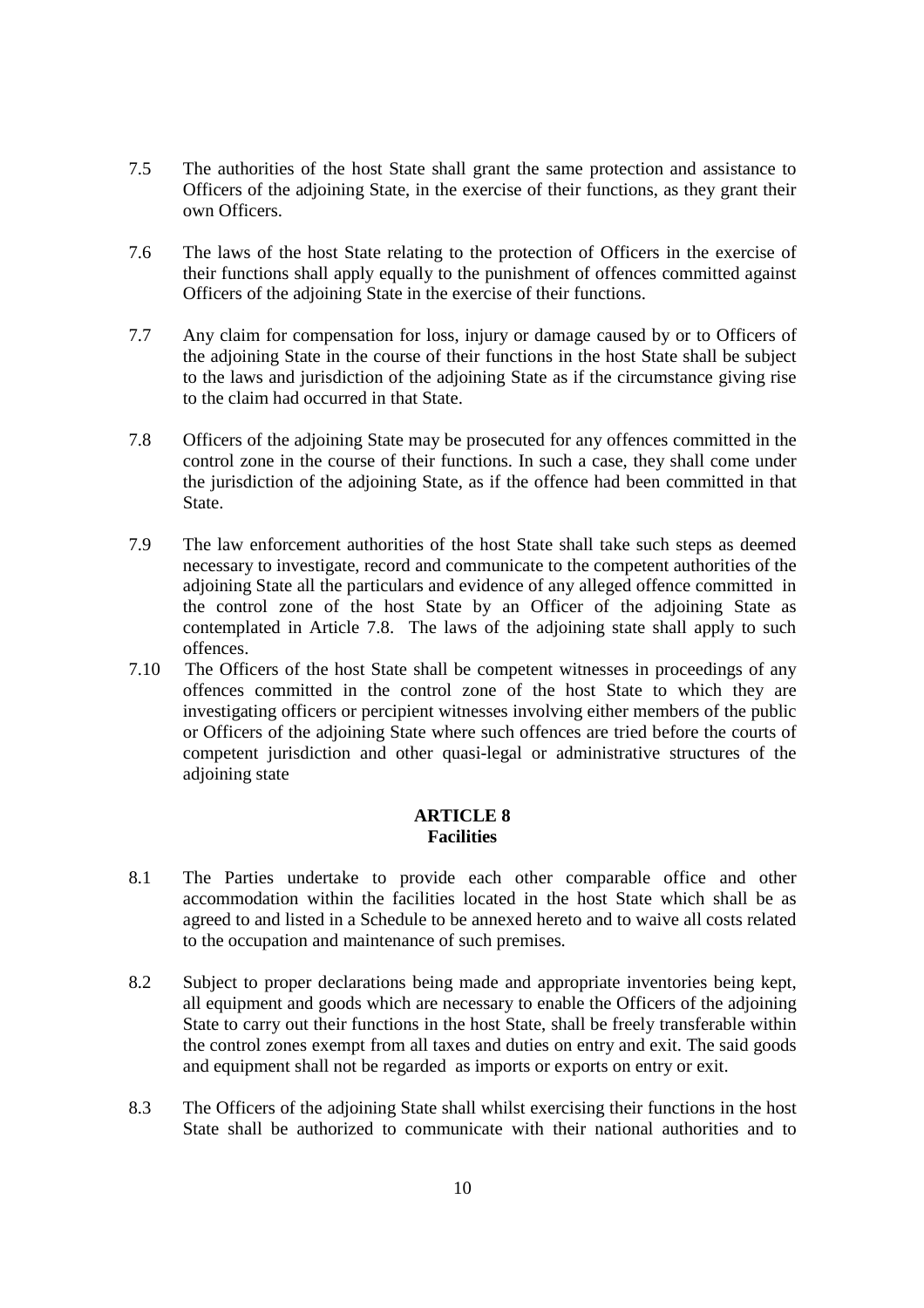establish such communication links to the adjoining State as shall be required for this purpose including but not limited to the extension of their local area telecommunication and other networks into the control zone of the host State. To this end, the authorities of the host State shall, where necessary, assist the Officers of the adjoining State to obtain telecommunications and other communication services subject to commercial costs and conditions normally prevailing.

- 8.4 The Parties undertake to harmonize the structures and facilities in the (**insert the OSBP** model preferred by the Parties) control zones so as to mirror each other, through the exchange of or joint designs and procurement of related services. In doing so, the parties shall consult both internal and external public and private sector stakeholders for input as to their requirements in the control zones.
- 8.4 Notwithstanding anything to the contrary herein, the Parties shall ensure that adequate and appropriate facilities are provided within their respective control zones to the public that utilize the border post including without limitation, ablution, food, banking and other convenience facilities.

### **ARTICLE 9 Facilitation Agents**

- 9.1 Facilitation agents of both States shall be granted reasonable access to the control zones for official purposes. In carrying out their functions they shall not be required to produce any passports or visas, but shall access the control zones by way of appropriately issued identity and status cards.
- 9.2 The Parties shall, in consultation with the national facilitation agents associations, agree on the criteria for the vetting, registration and the numbers of facilitation agents that shall be afforded access to the control zones in terms of this Sub-Article. The competent authorities of each State shall submit in writing the names and full particulars of the facilitation agents that will be working within the control zone of the host State. In the event of any changes, information of such changes shall be promptly communicated between the Parties.
- 9.3 Facilitation agents shall in the control zones wear their agency uniforms and shall at all times display visibly their identity and status cards.
- 9.4 Facilitation agents shall at all time in the exercise of their functions in the control zones be subject to the laws of the host State in all respects.
- 9.5 Notwithstanding the foregoing, facilitation agents shall provide their services in accordance with the border controls laws of the State under whose controls they are facilitating regardless of the location of such facilitation.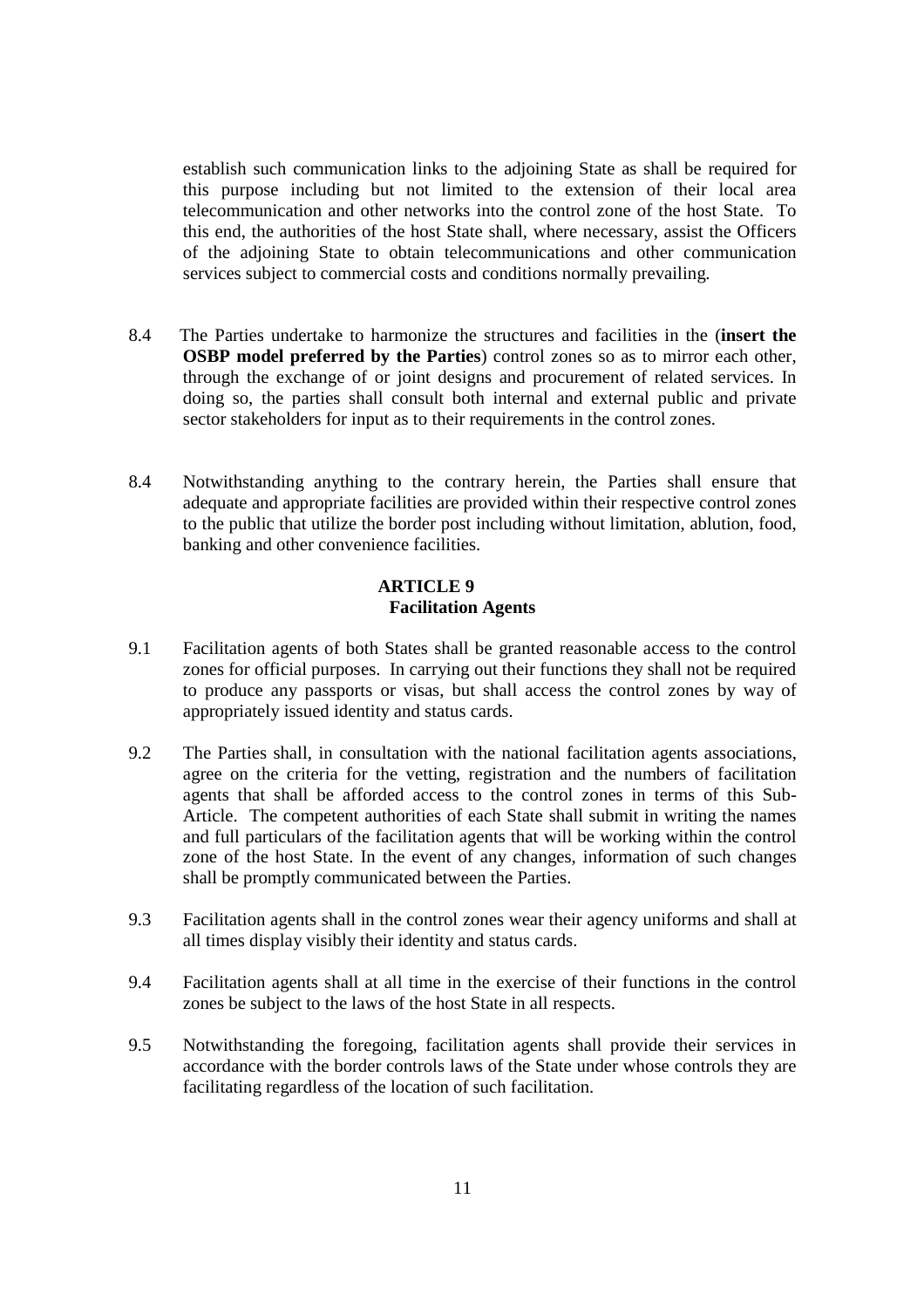- 9.6 Each Party shall determine and allocate appropriate and comparable facilities to its national facilitation agents in the control zone within its own territory and in the exclusive use area within the territory of the host State. A list of the facilities to be allocated to facilitation agents shall be agreed to by the Parties and listed in a Schedule to be annexed hereto.
- 9.7 Subject to proper declarations being made and appropriate inventories being kept, all goods and equipment which are necessary to enable facilitation agents of the adjoining State to carry out their functions in the control zone of the host State shall be freely transferable within the control zone and shall be exempt from all taxes and duties on entry or exit.
- 9.8 Facilitation agents of the adjoining State, whilst in the exercise of their functions in the, host State shall be authorized to communicate with their national offices and to establish such communications as may be required for this purpose on their own accord and cost.
- 9.9 Facilitation agents of the adjoining State shall freely transfer any sums of money received for facilitation services in the control zone to the adjoining State subject to adjoining state's exchange control regulations.
- 9.10 In order to simplify and expedite the clearance of commercial traffic through the border post, the Parties shall migrate from the manual entry system to the electronic control system that is easily accessible for use by the facilitation agents and introduce appropriate pre-clearance procedure.

# **ARTICLE 10 Joint Commission**

- 10.1 A Joint Commission comprising equal numbers from each State of representatives of the competent authorities and law enforcement agencies of the Parties shall be established to oversee the implementation of this Agreement. The Parties shall determine the level at which such representation shall be and number of members of the Commission. Each Party shall be responsible for the nomination of its Officers who shall constitute the Commission. A representative of the facilitation agents organizations from each State shall be nominated as a member of the Commission and shall attend and fully participate at the meetings of the Commission.
- 10.2 The Commission shall determine the administrative measures necessary for the implementation of this Agreement and resolve any difficulties that may arise from such implementation including the power to constitute any administrative committees comprising Officers of the Parties directly involved in undertaking border controls. Operatives of the facilitation agents at the border posts shall also be co-opted into such administrative committees to ensure valuable contribution and feedback from the relevant private sector stakeholders.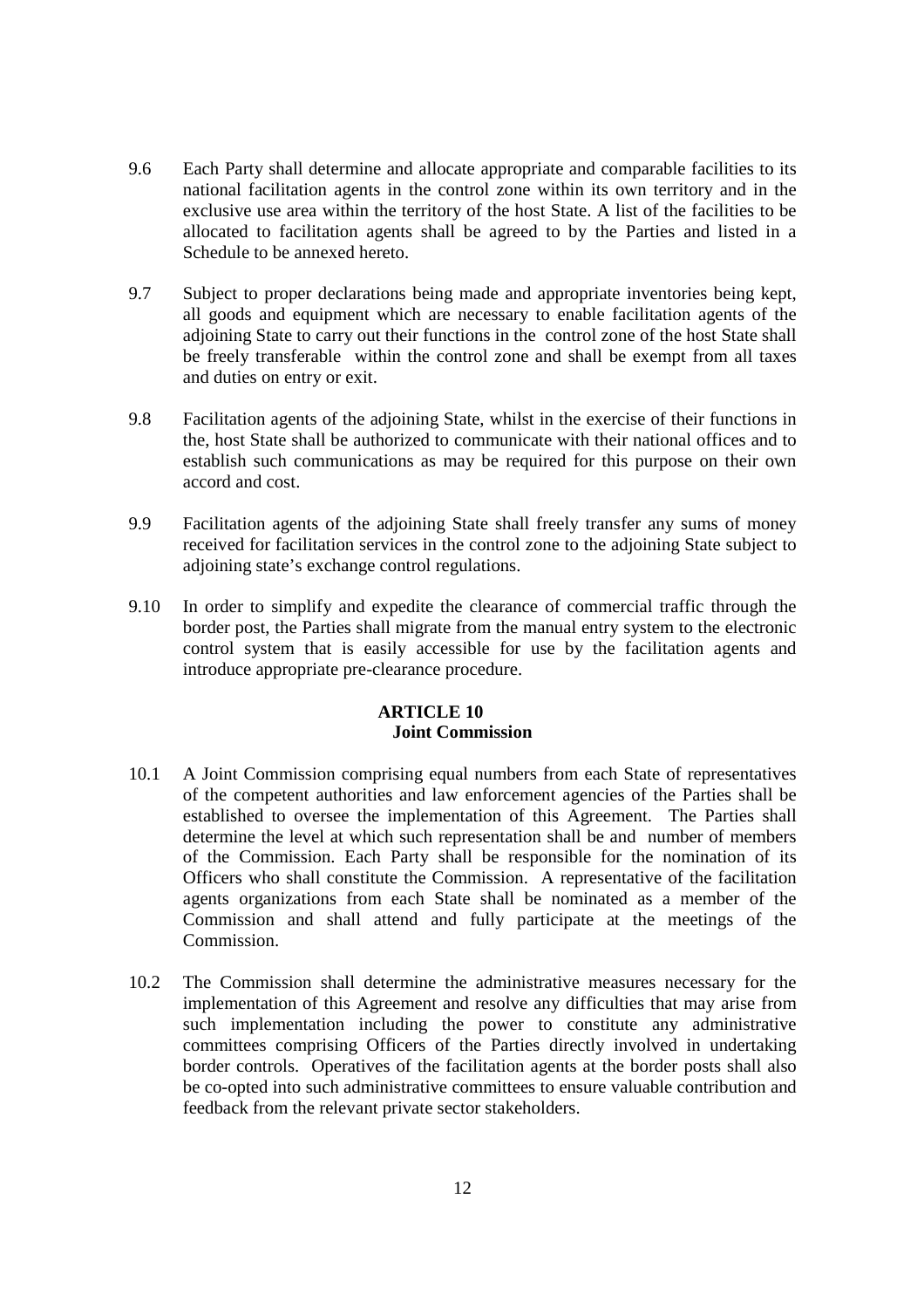- 10.3 The Commission shall adopt its decisions by consensus. In the event of failure by the Commission to reach a consensus on any issue in terms of this Agreement, such issue shall be referred for consideration and direction as may be agreed upon by the Parties.
- 10.4 The Commission shall meet as often as required and alternate the locality of the meetings between the territories of the Parties, unless agreed otherwise. The meetings of the Commission shall also be chaired by an Officer representing the Party in whose territory the meeting is held, unless agreed otherwise. The administrative committees shall meet routinely at pre-determined intervals or as necessary and shall regulate their own rules of procedure at such meetings.
- 10.5 Each Party shall take all necessary administrative, financial and other measures including enacting necessary laws to ensure the effective implementation of this Agreement by the Commission.

#### **ARTICLE 11 Temporary Measures**

- 11.1 This Agreement shall not affect the rights of any Party to take temporary measures in the interests of defence and security, public safety, public order, economic interests of the State, public morality, public health, and any other circumstances of a similar nature. Such temporary measures shall include, but not limited to, the temporary closure of the border post within that Party's territory.
- 11.2 The Party taking any temporary measures under this Article shall, prior to taking such temporary measures, inform the other Party without delay through the exchange of diplomatic notes and refer the matter to the Joint Commission for consideration.
- 11.3 In circumstances where prior notification shall not be practical, the Party taking such temporary measures shall simultaneously inform the other Party of the temporary measures imposed through the exchange of diplomatic notes and refer the matter to the Joint Commission for consideration.
- 11.4 Each Party shall take responsibility to expeditiously informing its Officers working in the control zone about the temporary measures imposed.

# **ARTICLE 12**  *Force Majeure*

Neither Party shall be in breach of this Agreement if it is prevented from performing any of its obligations hereunder, by reason of strikes, boycotts, act of God, wars, riots, sabotage, acts of public enemy or any other circumstances of a similar nature, provided that prompt written notice is given by such Party to the other and is simultaneously referred to the Joint Commission in the most expeditious manner,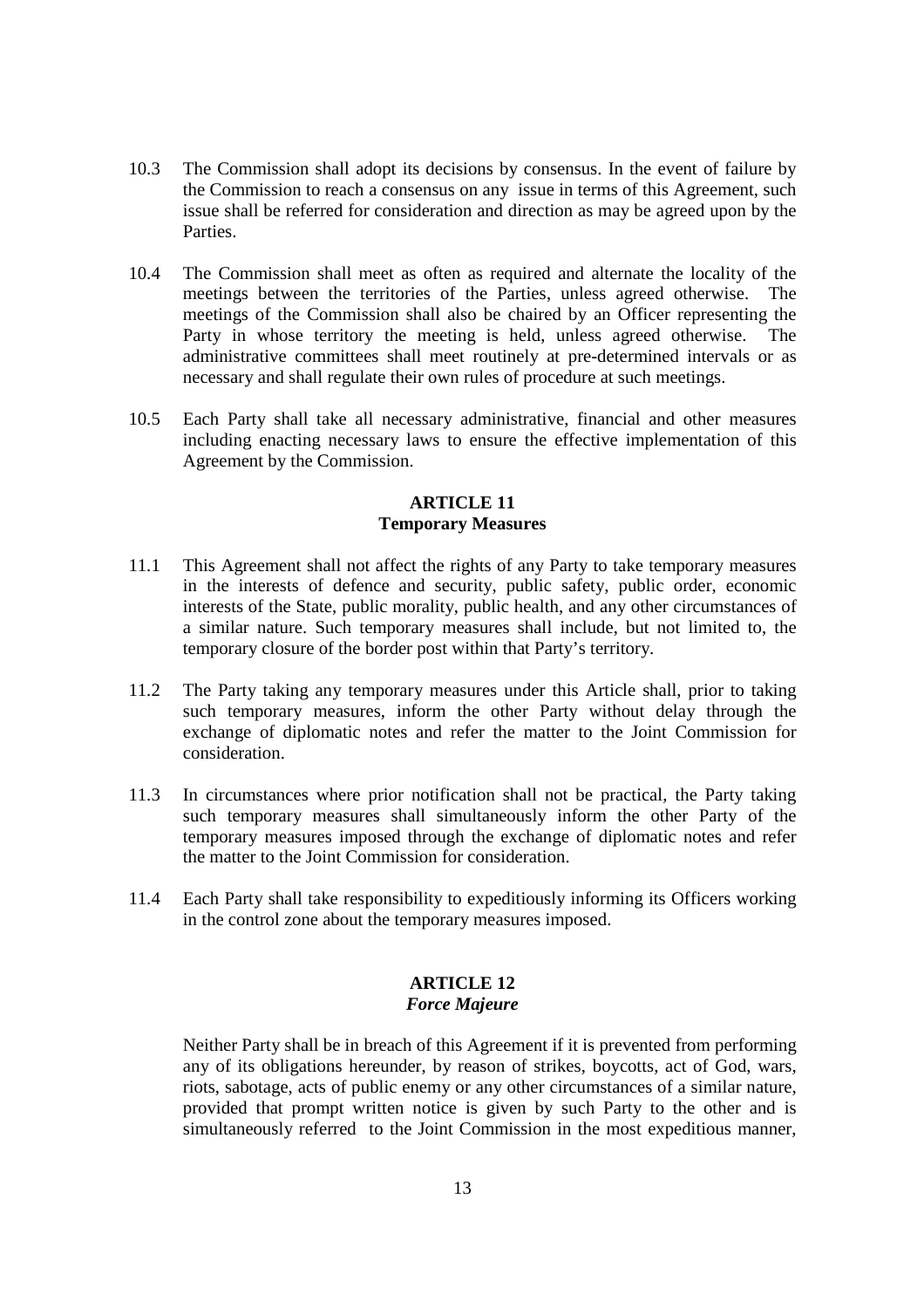setting forth the circumstances or inability giving rise to the failure to fulfill such obligations.

#### **ARTICLE 13 Dispute Resolution**

- 13.1 Any dispute that may arise in the interpretation, application and implementation of this Agreement and any supplementary agreements shall be resolved by the Parties amicably and in the spirit of friendship and co-operation.
- 13.2 The Parties hereby acknowledge that in resolving such disputes they shall primarily be guided by the need to give effect to the paramount objectives of this Agreement.
- 13.3 Any dispute between the Parties in terms of this Agreement that remains unresolved in terms of this Article for a period of more than\*……….days shall be referred to the\*\* ……………………. for arbitration. \* and \*\* insert the agreed number of days and the Arbitral body.

# **Article 14 Limits of Liability**

14.1Nothing in this Agreement shall be interpreted as restricting the jurisdiction of either Party to take such legislative or administrative measures and decisions as may be deemed appropriate within its territory including the control zone. Where such measures and decisions are likely to affect the other Party, such Party shall give prior notice to the other Party through the exchange of diplomatic notes.

#### **Article 15 Confidentiality**

15.1Neither Party shall ,at any time during the subsistence of this Agreement or at any time thereafter, disclose to any third party or use for any other purpose, except as provided for in this Agreement, any information or data which has been disclosed or obtained by it from the other Party pursuant to this Agreement.

### **Article 16 Notices and Addresses**

- 16.1For the purposes of this Agreement, including the giving of notices in terms hereof, each Party shall utilize the normal diplomatic channels existing between the two **States**
- 16.2Without prejudice to the provisions of Sub-Articles3.8, 3.9, 5.4, 6.4 and 7.3 of this Agreement, any notice or request required or permitted to be given or made under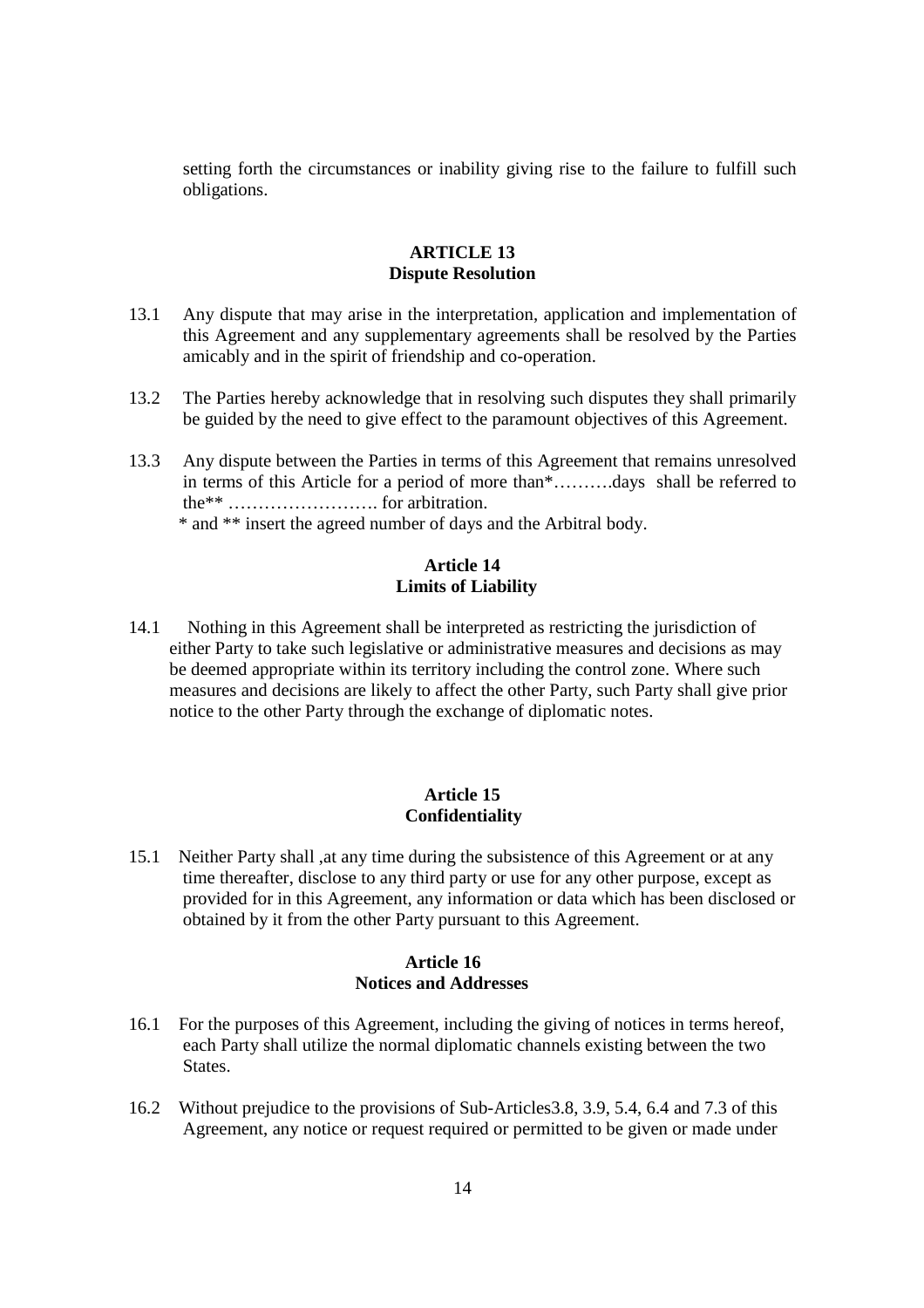this Agreement shall be in writing. Such notice or request shall be deemed to have been duly given or made when it shall have been delivered by hand, mail, fax or email to the Ministry in charge of……………..(Insert the Ministry)

16.3Each Party shall designate a focal Ministry to be responsible for the implementation of this Agreement,

#### **Article 17 Amendments**

17.1This Agreement may be amended by the Parties though mutual written agreement.

### **Article 18 Termination**

- 18.1 Either Party may terminate this Agreement by giving the other Party ninety (90) days notice or such longer period as the Parties may require by mutual agreement, through the exchange of diplomatic notes.
- 18.2 On termination, the Parties shall revert to a two-stop border post concept on such terms, conditions and practical disengagement arrangements as mutually determined by the Parties.

#### **ARTICLE 19 Entry into Force**

- 19.1 Each Party agrees to, where necessary, amend any of its other existing laws or enact such new law as may be necessary to give effect to the provisions of this Agreement.
- 19.2 The provisions of the new legislation referred to in Article 19.1 shall be similar in effect and be in such terms as shall be agreed between the Parties.
- 19.3 Notwithstanding the date of signature and the dates of exchange of instruments of ratification, this Agreement shall enter into force on the date of commencement of the new legislation referred to in Article 19.1, which legislation shall come into operation simultaneously within the respective jurisdictions of the two States.